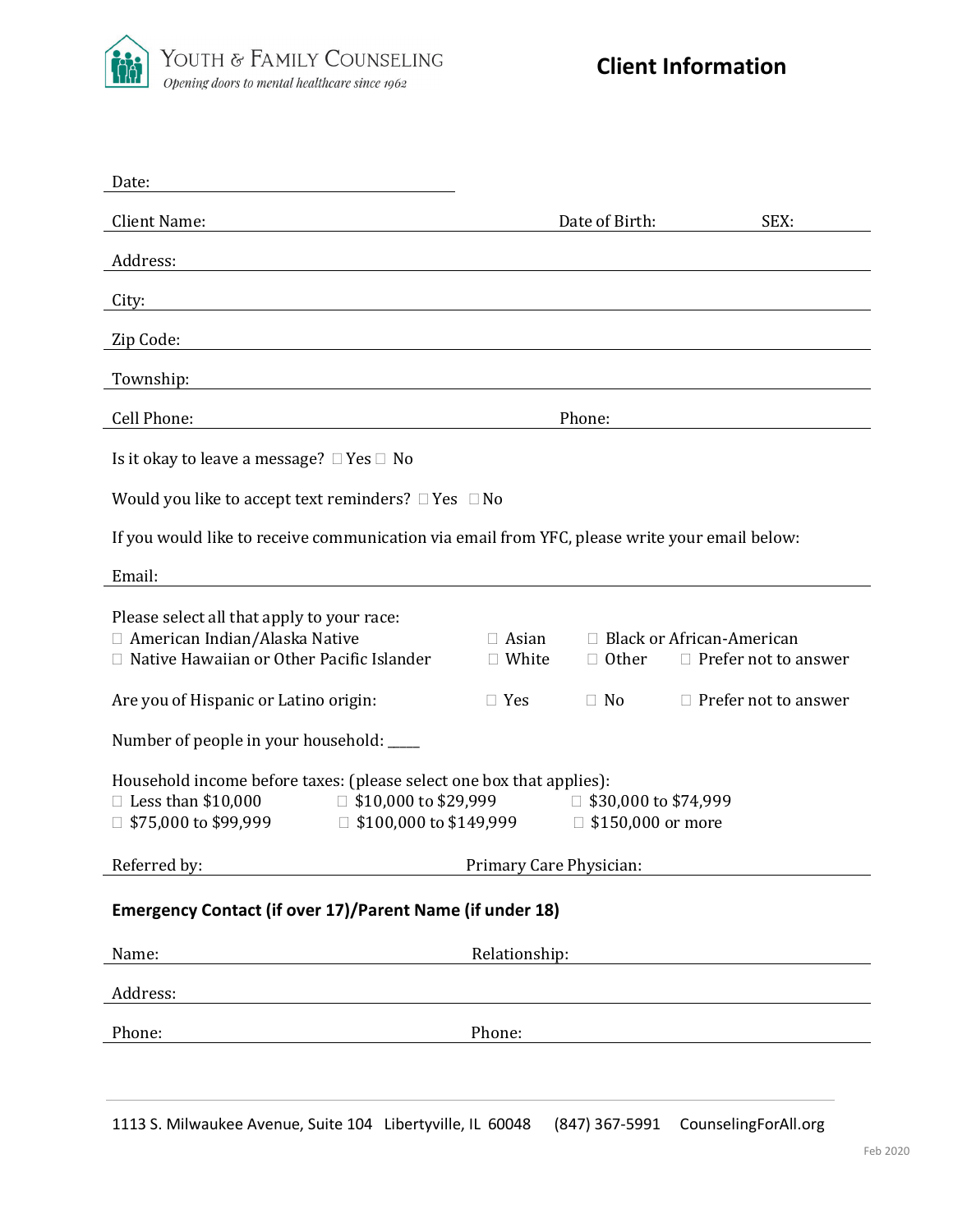

| The following information is needed to submit claims to your insurance. |
|-------------------------------------------------------------------------|
|                                                                         |

A copy of your insurance card, front and back, will be copied by your therapist.

| Date:                                                      |             |
|------------------------------------------------------------|-------------|
| <b>Client Name:</b>                                        | Client DOB: |
|                                                            |             |
| Policy holder name:                                        |             |
| Policy holder DOB:                                         |             |
| Policy holder SSN:                                         |             |
| Policy holder relationship to client:                      |             |
| <b>Primary Insurance</b>                                   |             |
|                                                            |             |
| <b>Insurance Company Name:</b>                             |             |
| Policy ID#:                                                |             |
| Group #:                                                   |             |
| Insurance Phone Number (located on the back of your card): |             |
| Mental Health (MH) or Behavioral Health (BH) Phone Number: |             |
|                                                            |             |
| Secondary/Supplemental Insurance                           |             |
| <b>Insurance Company Name:</b>                             |             |
| Policy ID#:                                                |             |
| Group #:                                                   |             |
|                                                            |             |

Insurance Phone Number (located on the back of your card):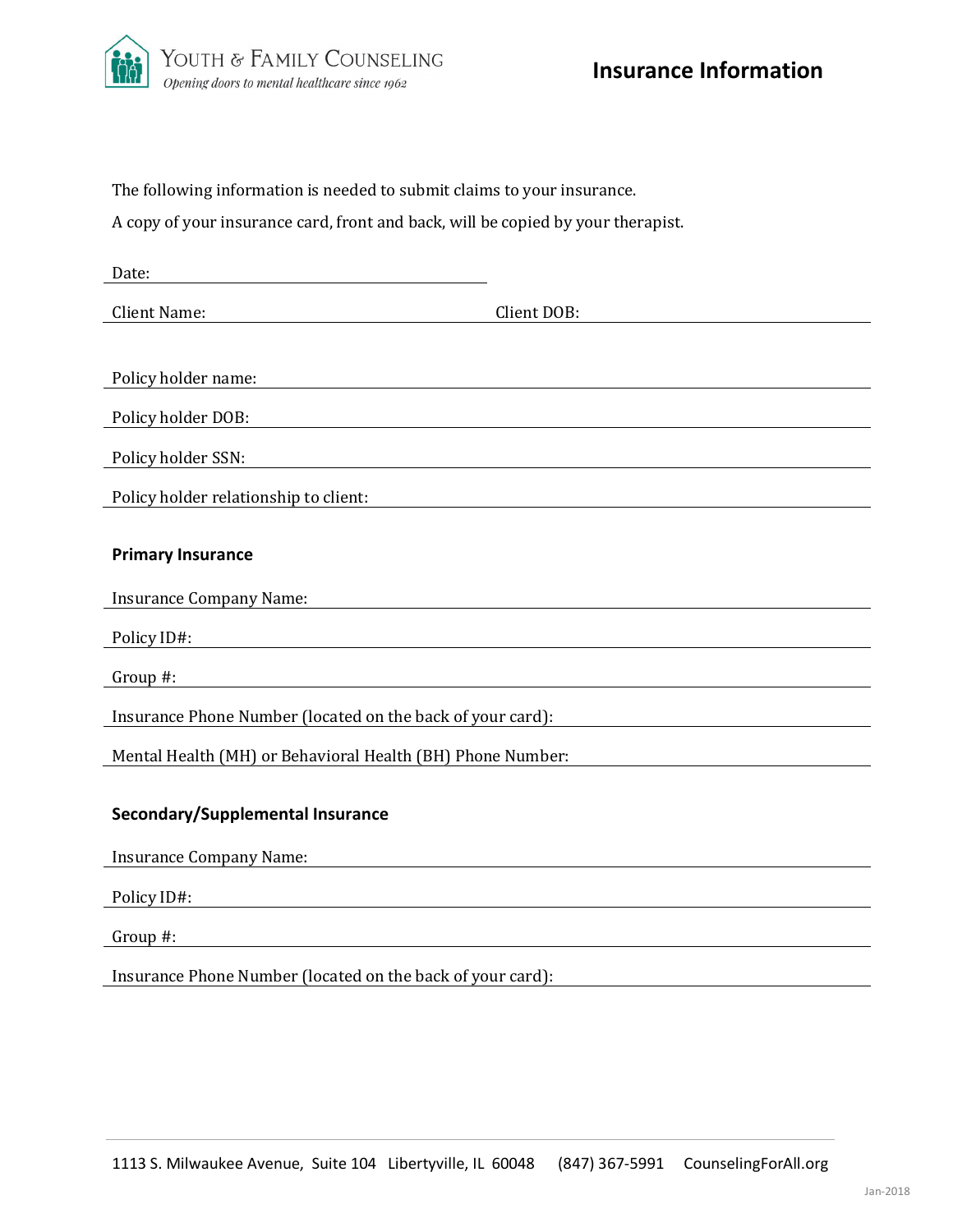

### **Please select one of the following options:**

- □ My insurance plan is an **in-network insurance plan**. I understand that **Youth & Family Counseling (YFC)** is a preferred provider in my insurance network, and that I am responsible for charges not covered, charges applied to my deductible, and co-insurance or co-payments.
- □ My insurance plan is an **out-of-network insurance plan**. I understand that YFC does not participate in my insurance network. I accept that YFC will bill my insurance, but I am responsible for charges not covered by my plan.
- □ My insurance plan is a **Medicaid Managed Care Organization (MCO) in which YFC participates**. I understand that my insurance may not cover all charges and that I will be responsible for these charges.
- □ My insurance plan is a **Medicaid Managed Care Organization (MCO) in which YFC does not participate**. I choose to be seen at YFC and understand that I am waiving my Medicaid plan coverage. YFC will not bill my insurance company and I am responsible for all charges incurred. I may apply for a reduced fee.
- □ I am not covered by, or choose not to use, insurance. I understand that I am responsible for all charges incurred, and that I may apply for a reduced fee.

#### **Please initial all acknowledgements:**

I authorize the use and disclosure of my personal health information for the purposes of obtaining payment for my care. This includes the minimally necessary information for the filing of insurance claims. I authorize direct payment/assignment of insurance benefits to YFC.

I understand that payment is expected at the time of service or when a balance due is presented on my monthly statement. I understand that if my account balance becomes overdue, services may be discontinued and I may face collection action.

I understand that I will be charged if I fail to show up for a scheduled appointment. I will also be charged for each appointment cancelled with less than 24 hours notice.

| <b>Client Signature</b>   | Date | Witness | Date |
|---------------------------|------|---------|------|
| Parent/Guardian Signature | Date |         |      |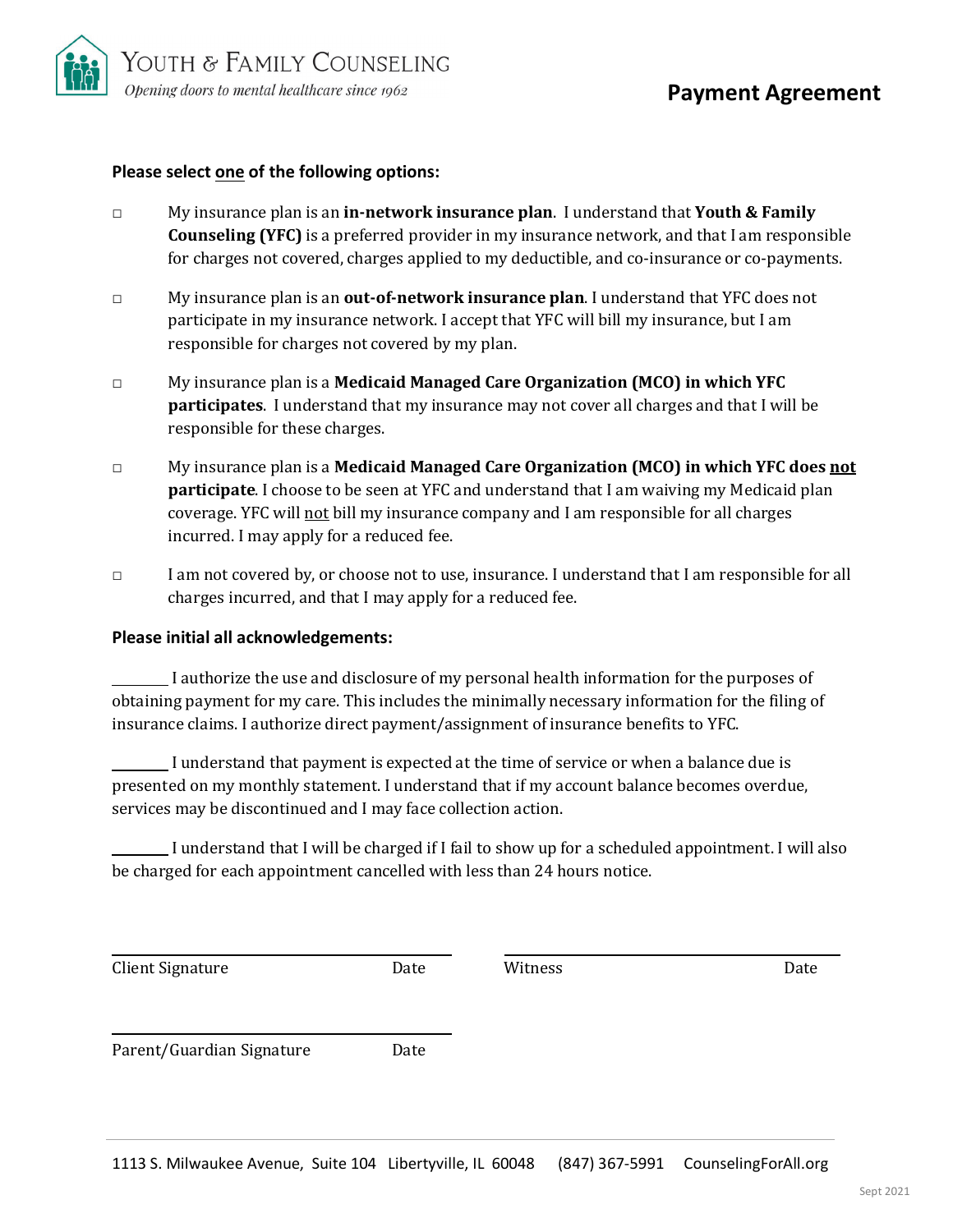

# **Please initial all acknowledgements:**

#### **\_\_\_\_\_\_\_\_ Consent for Treatment**

I hereby consent to the treatment provided by **Youth & Family Counseling (YFC)** and its therapists. I authorize the mental health care services deemed necessary or advisable by my caregivers to address my needs.

# **\_\_\_\_\_\_\_\_ Consent for Telehealth Treatment**

I hereby consent to the telehealth treatment provided by YFC and its therapists. I acknowledge I have been offered and/or received a copy of YFC's Telehealth Consent and agree to abide by terms of treatment. All my questions have been answered.

# **\_\_\_\_\_\_\_\_ Client Rights & Responsibilities**

I acknowledge I have been offered and/or received a copy of YFC's Client Rights and Responsibilities statement and agree to abide by terms of treatment.

# **\_\_\_\_\_\_\_\_ HIPAA Notice of Privacy Practices**

I acknowledge I have been offered and/or received a copy of YFC's Notice of Privacy Practices.

# **\_\_\_\_\_\_\_\_ Cases of Divorce or Separation**

In cases of divorce or separation, the parent or guardian who brings the child to the appointment is responsible for payment. Payment (co-pays, deductibles, etc.) are due at the time of service regardless of which parent is responsible for medical coverage. If the divorce decree requires the other parent to pay all or part of the treatment costs, it is the attending parent's responsibility to collect from the other parent.

# **Authorization to Coordinate Care with My Physician (PCP):**

**\_\_\_\_\_\_\_\_** I authorize my therapist to contact and communicate with my Physician for the purpose of coordinating care. I understand that my therapist will only share minimally necessary information and will review with me when information will be shared, what information will be shared, and for what purpose. I also understand that I may revoke this Authorization at any time in writing.

OR

**\_\_\_\_\_\_\_\_** I do not authorize communication with my Physician. YFC will not refuse to treat me based on whether I agree to these contacts. Reason for Refusal: \_\_\_\_\_\_\_\_\_\_\_\_\_\_\_\_\_\_\_\_\_\_\_\_\_

| <b>Client Signature</b>   | Date | Witness | Date |
|---------------------------|------|---------|------|
| Parent/Guardian Signature | Date |         |      |

1113 S. Milwaukee Avenue, Suite 104 Libertyville, IL 60048 (847) 367-5991 CounselingForAll.org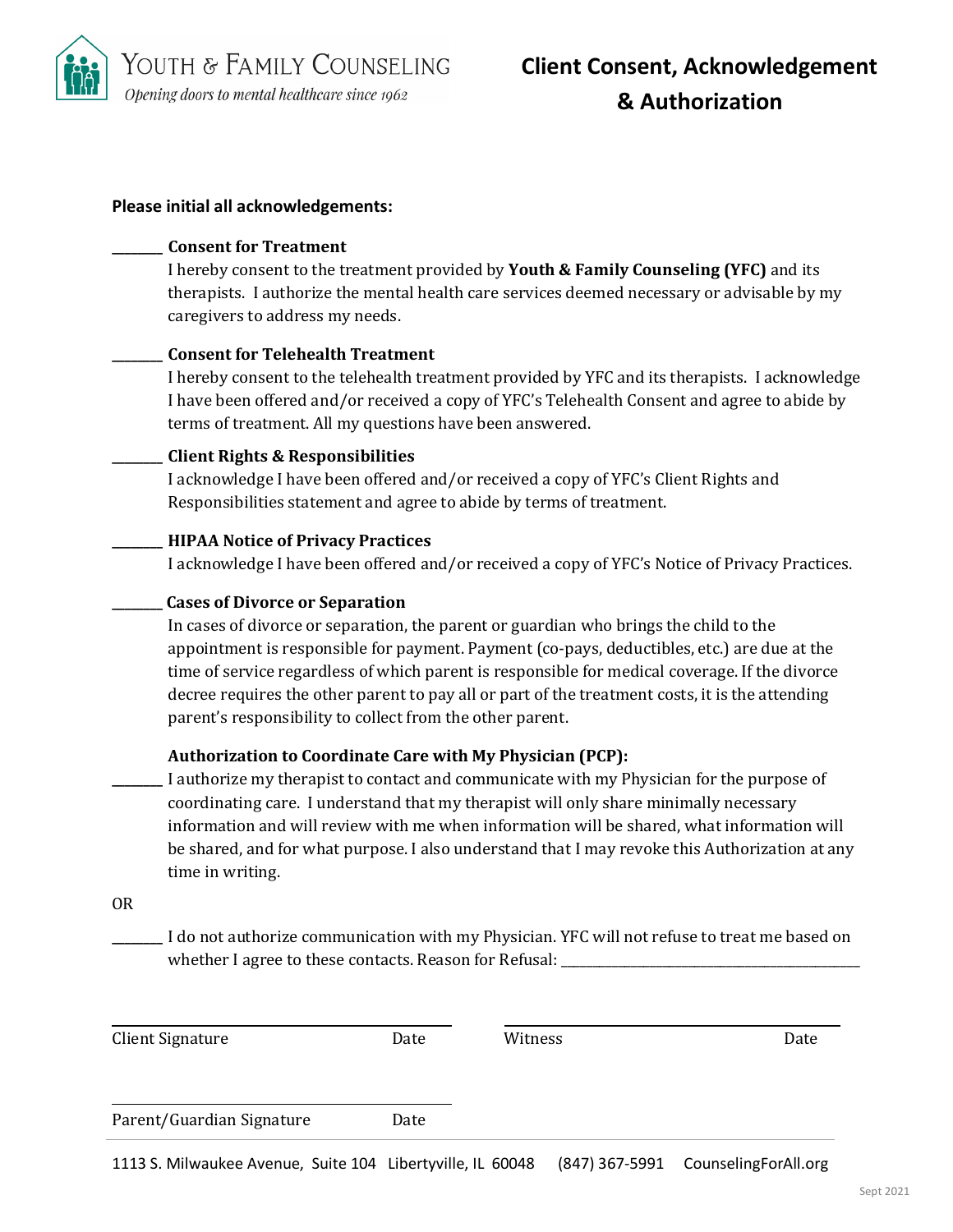

Client Name:

Cardholder Name:

I hereby authorize Youth & Family Counseling to charge the credit card that I have provided to the clinician for the amount due according to Youth & Family Counseling billing policies, in compliance with the obligations set forth in the Payment & Insurance Agreement.

This authorization will remain in effect until cancelled in writing.

Cardholder Signature **Date**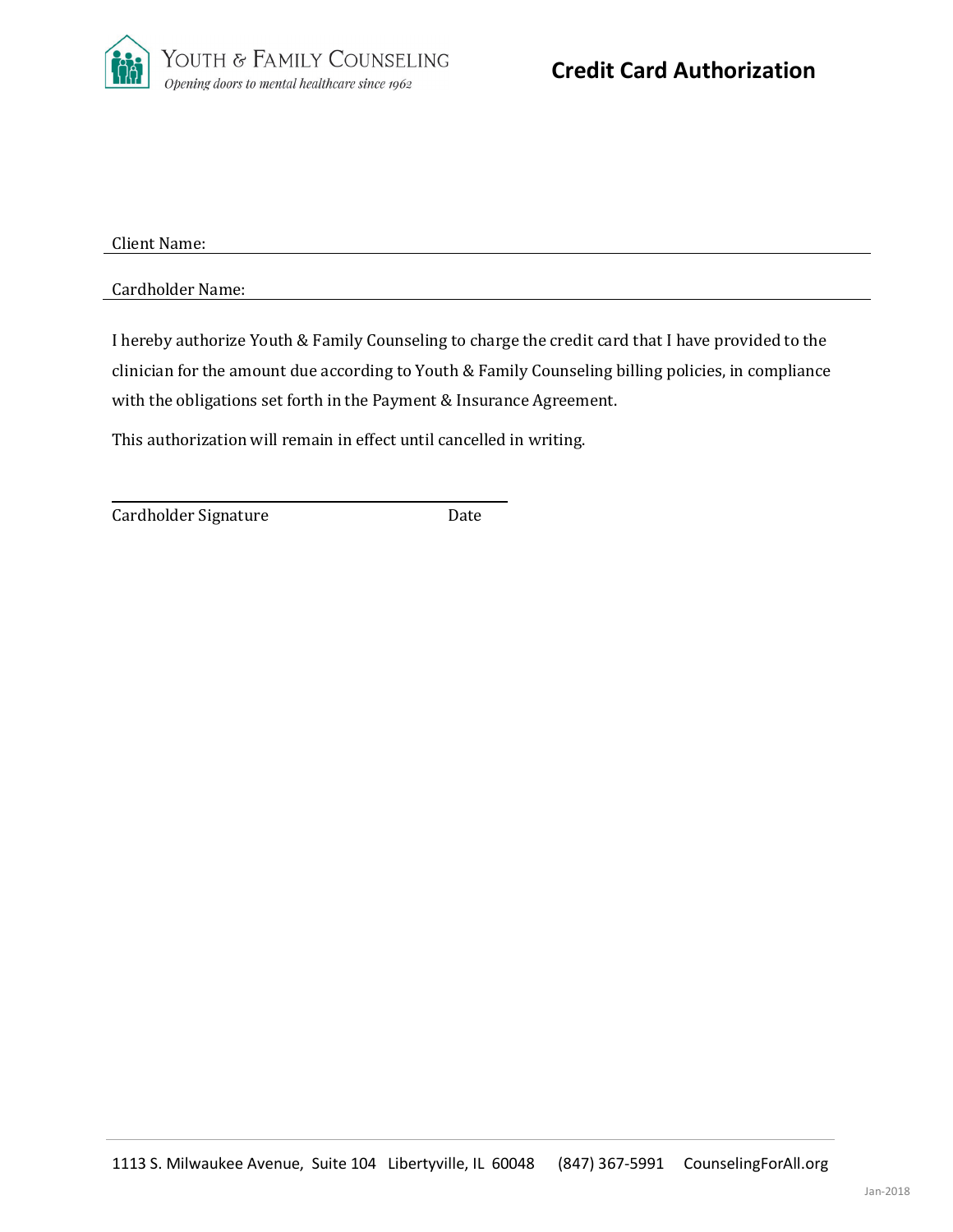

# **Telehealth Consent**

# **Telehealth Informed Consent**

*Teletherapy/telehealth* is the delivery of behavioral health services/psychotherapy using interactive technologies (i.e. telephone, video) between Youth & Family Counseling (YFC) psychotherapists and a client who is not in the same physical location.

This form is an addition/addendum to the consents given at the beginning of treatment.

#### **Consent for Treatment**

- I hereby consent to telehealth (telephone, video) treatment provided by YFC and its therapists. I authorize the mental health care services deemed necessary or advisable by my caregivers to address my needs. This agreement shall be in effect for the duration of my treatment at YFC. I have the right to withdraw my consent to teletherapy at any time.
- I understand that I may benefit from telehealth services but that results cannot be guaranteed or assured.
- I understand that YFC cannot provide telehealth services to me if I am outside of Illinois, as YFC is licensed to deliver telehealth services to clients who are within the State of Illinois only.

#### **Privacy and Confidentiality**

Laws that protect the confidentiality of my medical information also apply to telehealth services.

- I acknowledge that YFC is committed to the highest standard of practice and uses the secured HIPAA compliant platform in the delivery of telehealth services. Privacy and security of health information and data management for this platform is found here [\(https://zoom.us/docs/en-us/privacy-and-security.html\)](https://zoom.us/docs/en-us/privacy-and-security.html).
- I understand that there are potential risks to this technology, including interruptions, unauthorized access, and technical difficulties inherent with communication systems.
- I understand that I have a responsibility to maintain session privacy on my end (e.g. physical space free from distraction and interruption, updated security measures on my device, etc.).
- I understand that I am not allowed to make an audio or video recording of any portion of my telehealth sessions.

#### **Technology**

- I understand that I will need access to and familiarity with the appropriate technology in order to participate in telehealth services. This includes downloading an application and/or software to use the platform as well as video/audio and Internet services.
- I understand I am responsibility for charges from my data plans.
- I understand that technology may fail before or during services, that the transmitted information in any form may be unclear or inadequate for proper use, and that information may be intercepted by an unauthorized person.
- I understand that my provider or I may discontinue the telehealth session if it is felt that the video connection and/or environment are not adequate for effective therapy.
- If video services are not available due to an unplanned equipment or service malfunction, I understand that sessions will occur via telephone. In the event of a disruption in video service, my therapist will contact me using the primary/preferred telephone number in my YFC file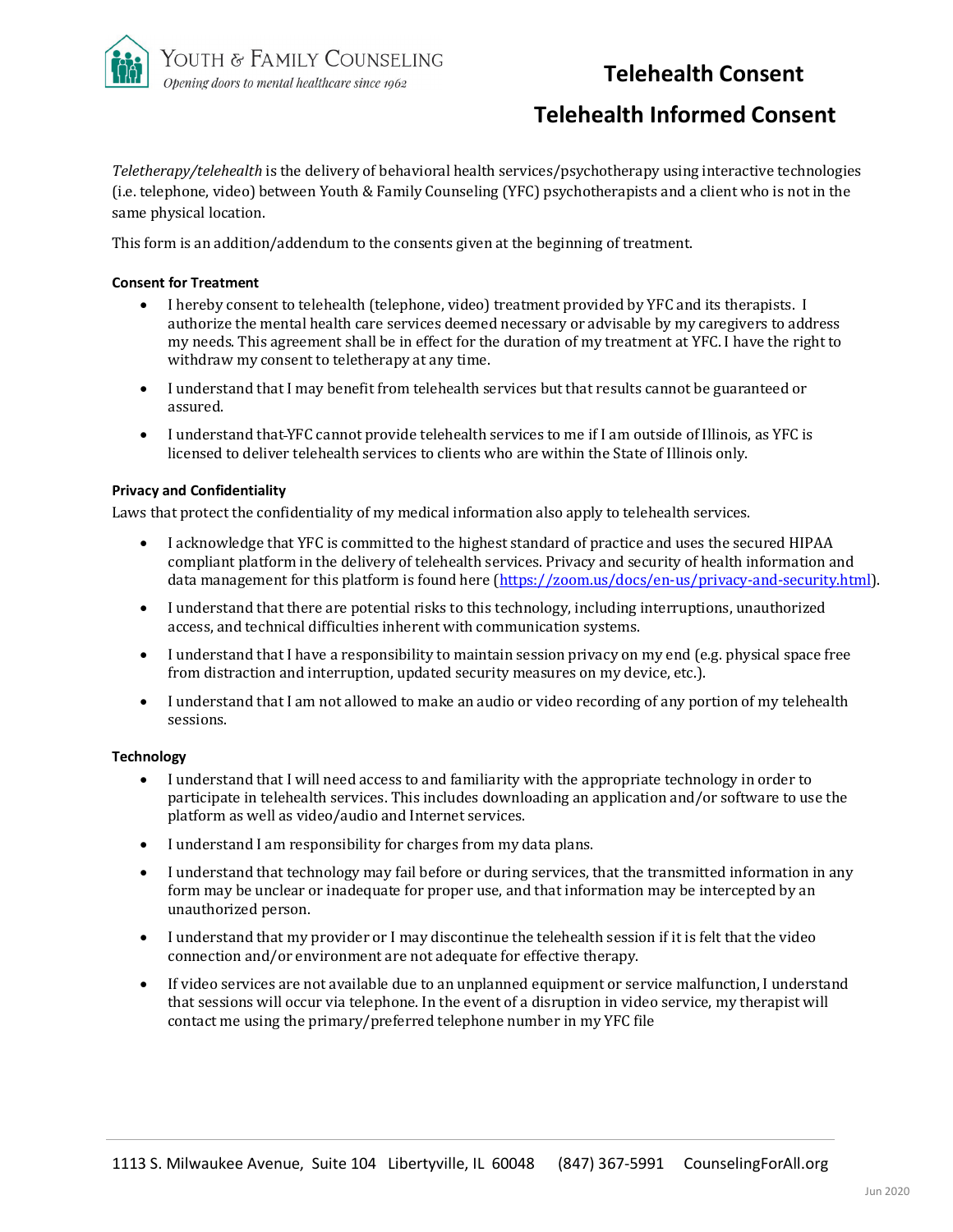

#### **Emergency**

YFC telehealth is not a crisis-based clinical service.

- I agree that certain situations, including emergencies and crises, are inappropriate for telehealth psychotherapy services. If I am in a crisis or emergency situation, I will immediately call 911 or go to the nearest hospital.
- I understand that emergency situations include: having thoughts about hurting or harming myself or others; experiencing uncontrolled manic or psychotic symptoms; any medical or life-threatening emergency, including abusing drugs or alcohol in a dangerous way.
- Per YFC policy, if my provider deems me to be in a life threatening or unsafe condition, my provider will contact 911 and/or my emergency contact immediately.

#### **Payment**

YFC is not able to guarantee that your insurance plan will pay for telehealth services. Please select **one** of the following telehealth options:

- □ I want telehealth services. **I agree to pay YFC for services rendered and request that YFC submit for reimbursement from my insurance company.** I understand that if my insurance does not pay, then I am responsible for payment. If my insurance does pay for rendered services, YFC will refund any payments made, less co-pays and deductibles.
- □ I want telehealth services. **I am not covered by, or choose not to use, insurance.** I understand that YFC will not bill my insurance company. I understand that I am responsible for all charges incurred and that I may apply for a reduced fee.

□ I do not want telehealth services.

- I authorize the use and disclosure of my personal health information for the purposes of obtaining payment for my care. This includes the minimally necessary information for the filing of insurance claims. I authorize direct payment/assignment of insurance benefits to YFC.
- I understand that payment is expected at the time of service or when a balance due is presented on my monthly statement. I understand that if my account balance becomes overdue, services may be discontinued and I may face collection action.
- I understand that I will be charged for sessions longer than 16 minutes, even if the session is terminated early due to service interruption and/or technology.
- I understand that I will be charged if I fail to show up for a scheduled appointment. I will also be charged for each appointment cancelled with less than 24 hours notice.

I have read and understand the information provided above. All my questions have been answered.

| Client Name             |      |                           |      |
|-------------------------|------|---------------------------|------|
|                         |      |                           |      |
| <b>Client Signature</b> | Date | Parent/Guardian Signature | Date |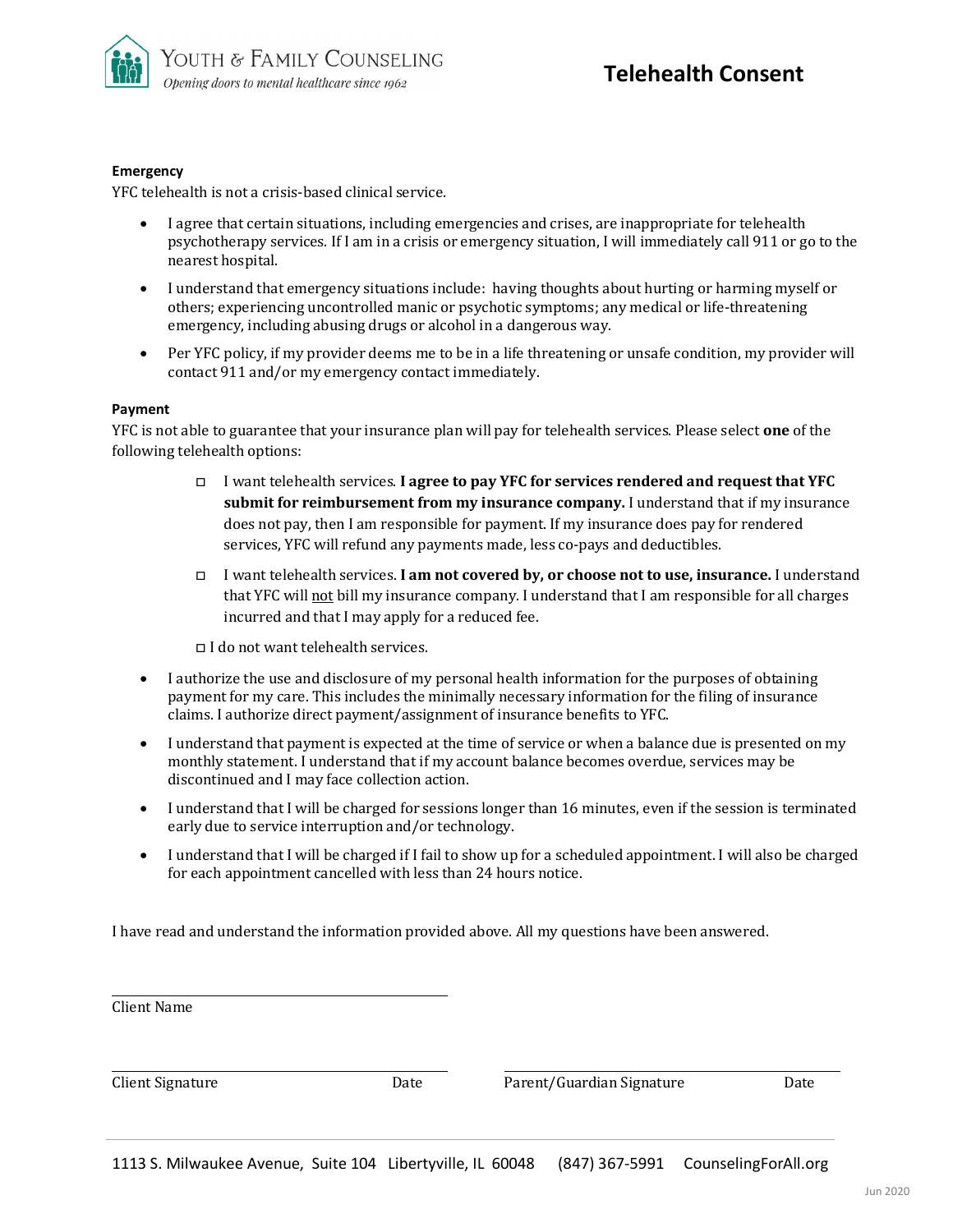

This notice describes how medical information about you may be used and disclosed and how you can get access to this information. Please review it carefully.

# **Rights Regarding Your Health Information**

You have the following rights under Illinois and Federal Law:

- *Right to Inspect and Copy.* You have the right to inspect your Clinical Record, however, we may request that this review be done with your therapist or the Director of Clinical Services. You may request a copy of your Clinical Record. (You will be charged a reasonable fee for copying and postage.) The original Clinical Record is the property of **Youth & Family Counseling (YFC)** and is never released.
- **Right to Release Clinical Record and Protected Health Information.** You may consent in writing to release a copy of your Clinical Record. Your consent is revocable at any time, but only applies to future disclosures and not to disclosures previously authorized. Except as described in this Notice or as required by Illinois and Federal law, we cannot release your protected health information without your written consent.
- *Right to Request Confidential Communication.* You have the right to ask us to communicate with you about health matters in a certain way or at a certain location. For example, you may ask that we contact you only by sending materials to a P.O. Box instead of your home address, or you may ask us to only call your cell phone. We will not ask the reason for your request and will accommodate all reasonable requests. Your request must specify how and where you wish to be contacted.
- *Right to Amend Clinical Record.* If you believe that something in your record is incorrect or incomplete, you may request that we amend it. To do this, contact the Director of Clinical Services. We may deny your request for an amendment if it is not in writing or does not include a reason to support the request. We are not obligated to make all requested amendments, but will give each request careful consideration. If your request is denied, you have a right to file a statement outlining your disagreements or objections with us. This statement will be attached to your Clinical Record.
- *Right to an Accounting of Disclosures or a Breach of Security.* You have the right to ask us for an accounting of disclosures. This is a listing of those individuals or entities that have received your health information. The listing will not cover health information that was given to you or your personal representative or to others with your permission. It will not cover health information that was given in order to provide care for you, facilitate payment for you healthcare services, and assist YFC in its operations. And it will not include information we are required to release by law or court order.

To receive information regarding disclosure made for a specific time period (no longer than six years), please submit your request in writing to the Director of Clinical Services. We will notify you of the cost involved in preparing this list. Please note that Clinical Records are only kept for seven years after therapy is terminated for adults, and for seven years after the age of majority (age 18) for minors. After that point they are destroyed.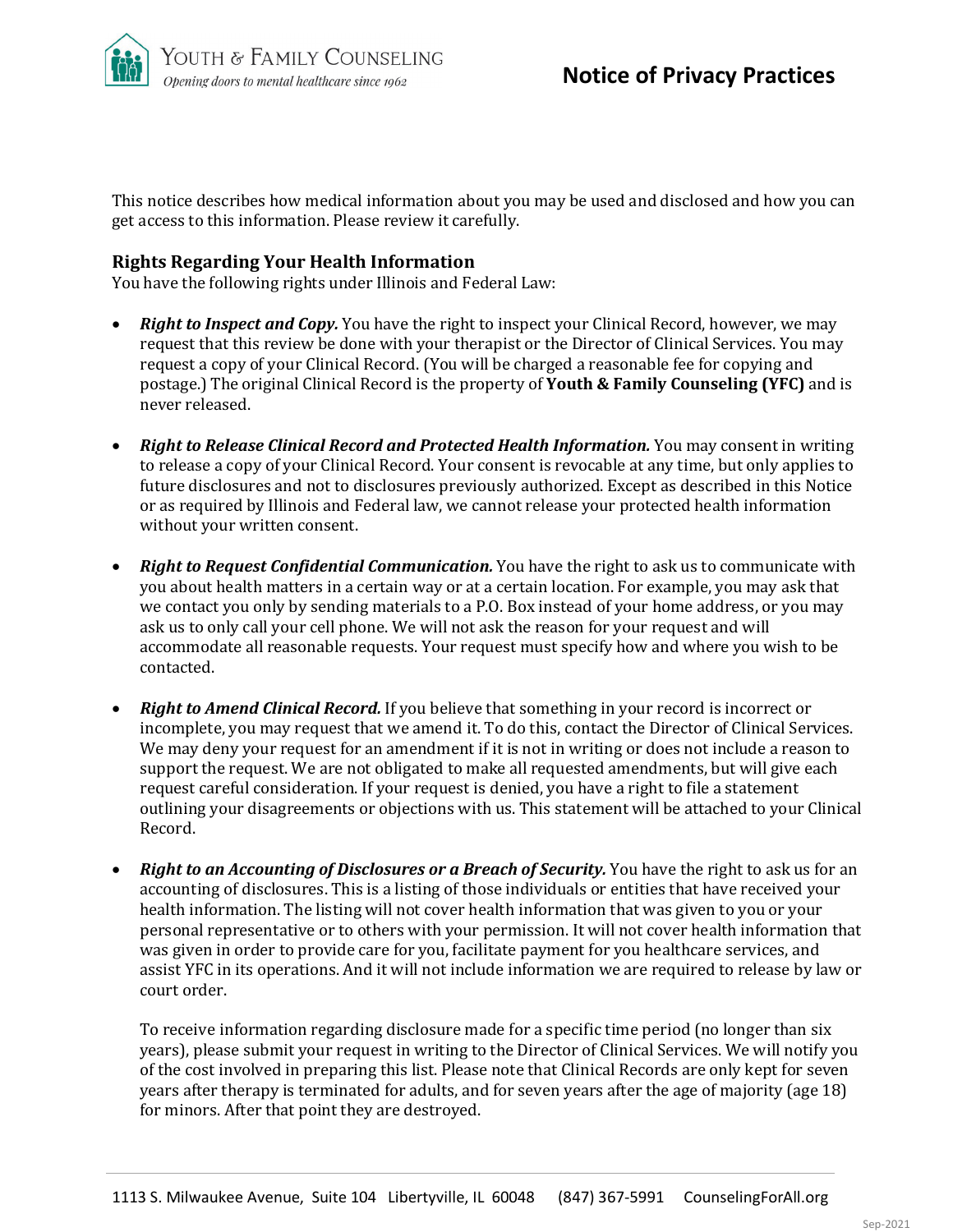You have a right to be notified if there is a breach of your unsecured protected health information. This would include information that could lead to identity theft. You will be notified if there is a breach or a violation of HIPPA Privacy Rule and there is an assessment that your protected information may be compromised.

# **Use and Disclosure of Protected Health Information**

In order to effectively provide you with care, there are times we need to share your health information with others outside of YFC. These include:

• *For Treatment.* We may use or disclose your health information to provide, coordinate, or manage your counseling, therapy and related services. For example, your health information may be shared with a physician or other health care providers who are also caring for you.

**However, under Illinois law, except in emergency situations, we cannot release your health information without your consent.** We will discuss situations where we would like to share your health information and request your written consent to do so. These consents specify the person or agency to whom information will be shared, the purpose or need for information, what information will be shared and time limitations. Your consent can be withdrawn at any time and you have the right to inspect and request a copy of any written information to be released. Emergency situations include those where there is a risk to health or safety for you or others.

For minors under the age of 12, the minor's parent, guardian, or agent under health care power of attorney may authorize disclosure of information. Children over 12 and under 18 will be informed and asked if they object to disclosure of information. If they object, their protected health information will not be released. In addition, the minor's therapist may find that there are compelling reasons for denying access to or release of information, and may therefore deny release. Compelling reasons include but are not restricted to the clinical best interest of the minor or legal custody conflict where independent evaluations can be sought elsewhere that would not compromise the therapy relationship with the minor.

- *For Payment***.** We may use and disclose your health information so that the treatments and services you receive may be billed and payment may be collected from you, an insurance company or a third party. As part of our intake process, we will ask your verbal permission to contact your insurance carrier to verify coverage and to obtain authorization for services. If insurance is involved, once you become a client of YFC, you will be asked to give us written authorization to submit claims on your behalf. In processing insurance claims, YFC is committed to providing only the minimally necessary information required. You have a right to restrict certain disclosures of your protected health information to your health plan, if you pay out of pocket in full for the services provided to you.
- *For Healthcare Operations.* We may use or disclose your health information in connection with our health care operations, including but not limited to the following: quality assessment and improvement; functions related to therapy such as scheduling appointments; or professional training, accreditation, certification, licensing or credentialing.
- For Individuals Involved in Your Care or Payment for Your Care. With your written consent, we may disclose the minimally necessary information about you to your family or other persons you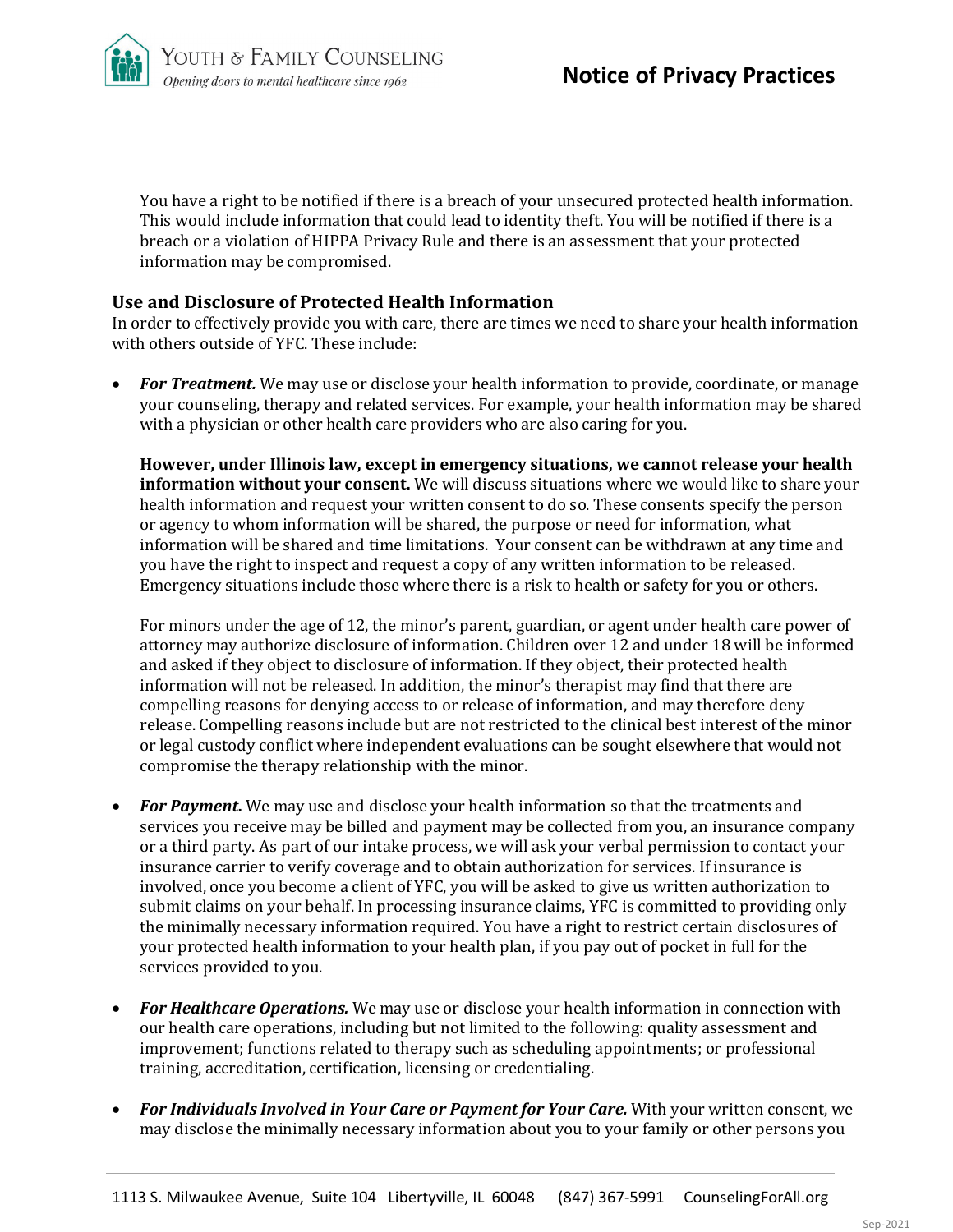identify who are involved in your care, or who help pay for your care.

In an emergency situation, we may exercise our professional judgment to determine whether a communication about you is in your best interest, who is the appropriate person to contact, and what health information is relevant to their involvement in your health care. If you have identified an emergency contact person, every effort will be made to contact that person first.

- *To Avert a Serious Threat to Health or Safety.* As required by law, we may disclose health information about you when necessary to prevent a serious threat to your health or safety or the health and safety of others. Any disclosure of this kind, however, would be made only to someone able to help prevent the threat.
- *Other Communications with You.* We may use and disclose your health information to contact you at the address and telephone number(s) you give us about scheduled or canceled appointments, registration or insurance updates and billing and/or payment matters. Unless you tell us otherwise, we may leave messages about appointments or other reminders on your telephone or with a person who answers the phone.
- *As Required by Law.* We may disclose your health information if court ordered. Your health information is not subject to subpoena without a court order, however, all providers at YFC are mandated reporters. They are required by law to report suspected abuse and neglect of children or the elderly. They are required to warn and protect when they believe there is an immediate danger of harm or danger to someone, including domestic violence. Mandated reporting could involve the police and law enforcement. If a crime is committed on our premises or against our staff we may share information with the police and law enforcement to apprehend the criminal.
- *Criminal Activity and Threats of Danger to Others—Present and Past.* We may share information with law enforcement to help apprehend a criminal if a crime is currently occurring, is committed on our premises, or against our staff. We also have the right to involve law enforcement when we believe an immediate danger exists to some identifiable person and may imminently occur. However, past criminal activities shared in therapy are protected by confidentiality and will not be disclosed without your written permission.
- *Health Oversight Activities and Specialized Government Functions.* We may disclose information to governmental health oversight authorities or agencies for activities authorized by law, such as audits, investigations, or inspections of clinical records by Medicare or licensure boards. When services are funded by the government, we may disclose information for the coordination of your care.
- *Coroners or Medical Examiners.* We may release health information about you to a coroner or medical examiner as necessary to identify a deceased person or to determine the cause of death.
- *Fundraising.* We will *not* use your health information, e.g., name, address or telephone numbers, to solicit contributions. We will not sell protected client health information for any marketing reason. You will have the opportunity to opt in or opt out of receiving communications from YFC that may include solicitations for contributions.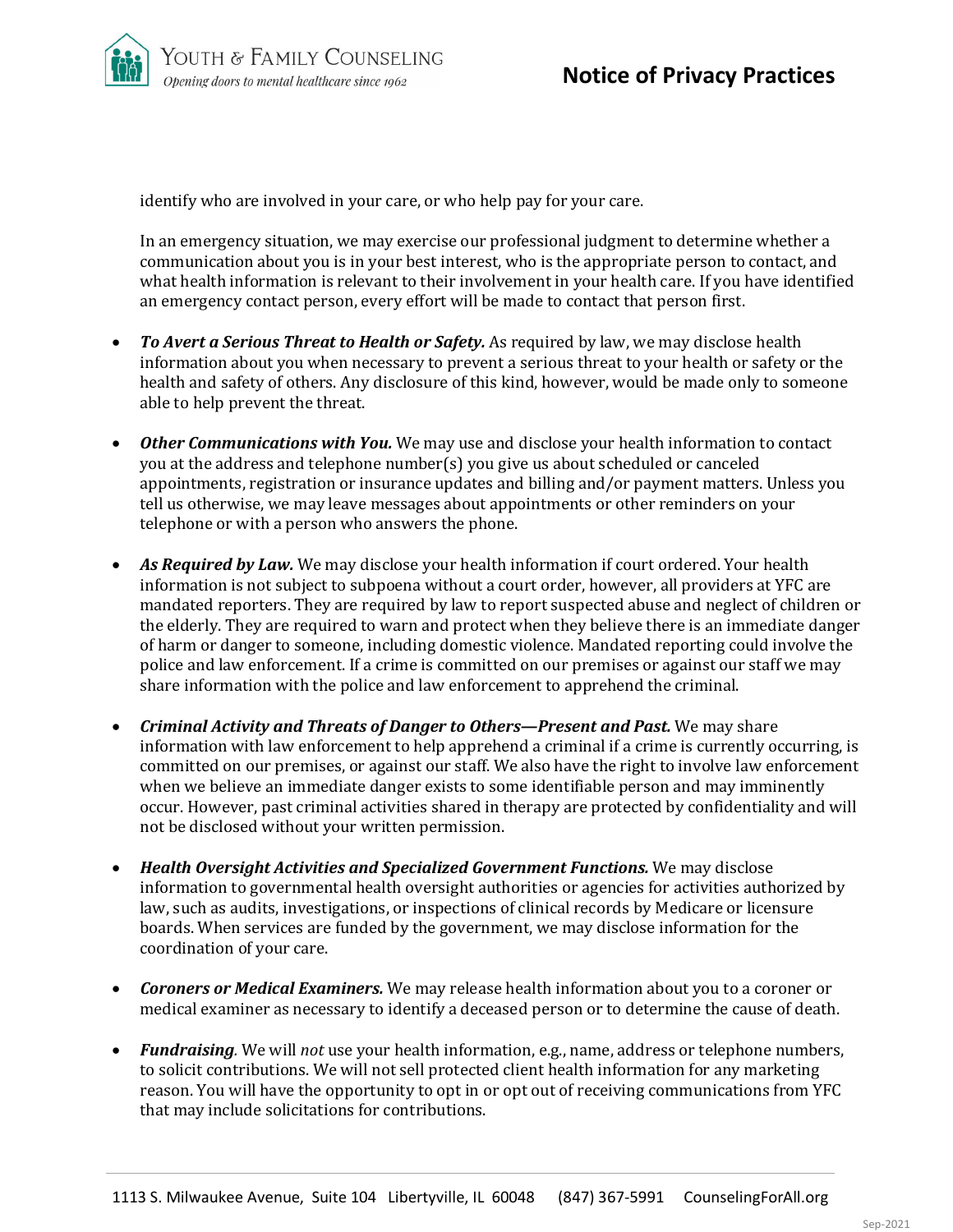

# **Questions and Complaints**

If you have any questions or wish to lodge a complaint, you may contact the Director of Clinical Services or Executive Director**.** All complaints must be submitted in writing. Christine Spuhler, Director of Clinical Services or Janelle Moravek, Executive Director 1113 S. Milwaukee Ave, Suite 104 Libertyville, IL 60048

If you believe YFC has violated your privacy rights, you may also contact any of the following: U.S. Department of Health and Human Services Office for Civil Rights at 312-886-2359 Illinois Guardianship & Advocacy Commission at 312-793-5900 or 312-793-5397 (TDD) Illinois Human Rights Authority North Suburb Regional Authority at 866-274-8023 Illinois Department of Human Rights at 312-814-6200 or 217-785-5125 (TDD)

We will not retaliate against you for filing a complaint.

If you wish additional copies of this policy, you may ask for one from your therapist or the front desk.

#### **Changes in Policy**

YFC reserves the right to change its *Notice of Privacy Practices* based on the needs of the organization and changes in state and federal law.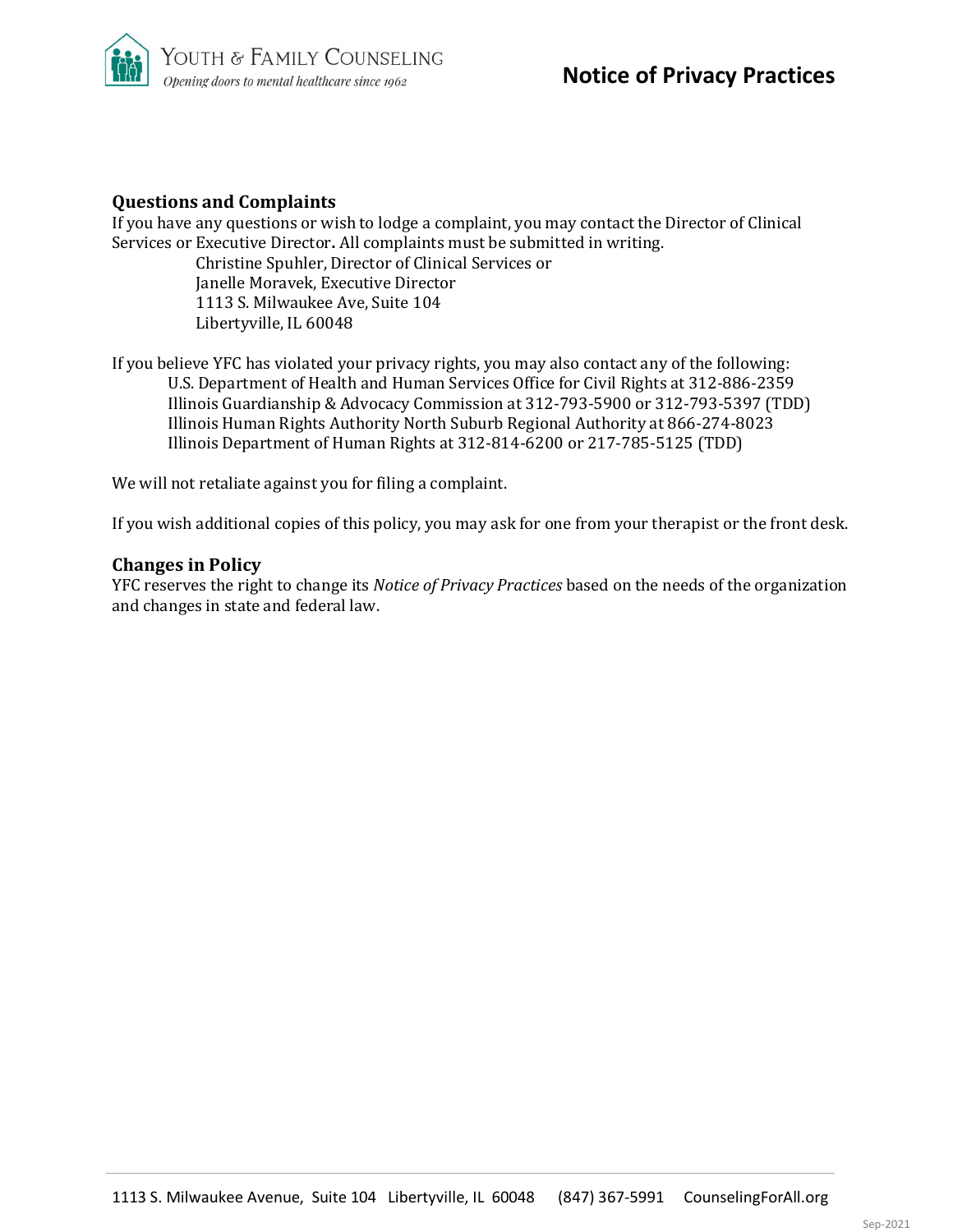

# **As a client, you have the right:**

- To considerate and respectful care.
- To be informed of your rights and have them explained in language that you understand.
- To receive care without regard to your age, race, color, creed, national or ethnic origin, religion, gender, marital status or lifestyle, mental or physical disability, sexual orientation, HIV status, or criminal record.
- To receive nondiscriminatory access to services in accordance with the Americans With Disabilities Act.
- To know the identity of those involved in your care -your therapist, their supervisor, and the Director of Clinical Services.
- To know the costs of therapy, insofar as they are known. To apply for a need-based fee reduction, based on your income, the size of your family, and YFC's sliding fee scale. (Note: Reduced-fee services are made possible through grants and charitable donations and may be limited by the amount of funding available to YFC.)
- To expect that all communications and records pertaining to your care will be treated as confidential, except in cases of suspected abuse, neglect, or safety where disclosure is required and/or permitted by law.
- To expect that your privacy will be respected. You will be asked to identify those who you consent to know that you are in therapy. Otherwise, we will not acknowledge that you are a client here.
- To be involved in the decisions regarding your care and therapy. This includes making informed consent and decisions regarding your care. You have a right to accept or refuse recommended treatment. YFC may choose to not offer you services if you refuse needed care.
- To express complaints or grievances concerning the quality of care or services and to receive a response to your complaint.
- To expect that efforts will be made to provide you with continuous, coordinated, and appropriate care.
- To review the Clinical Records pertaining to your therapy, to have the information explained or interpreted as necessary, and to have a copy of the records.
- To receive care in a safe environment.
- To expect that your treatment preferences will be responded to as delineated in your Mental Health Advance Directive, if you have one.